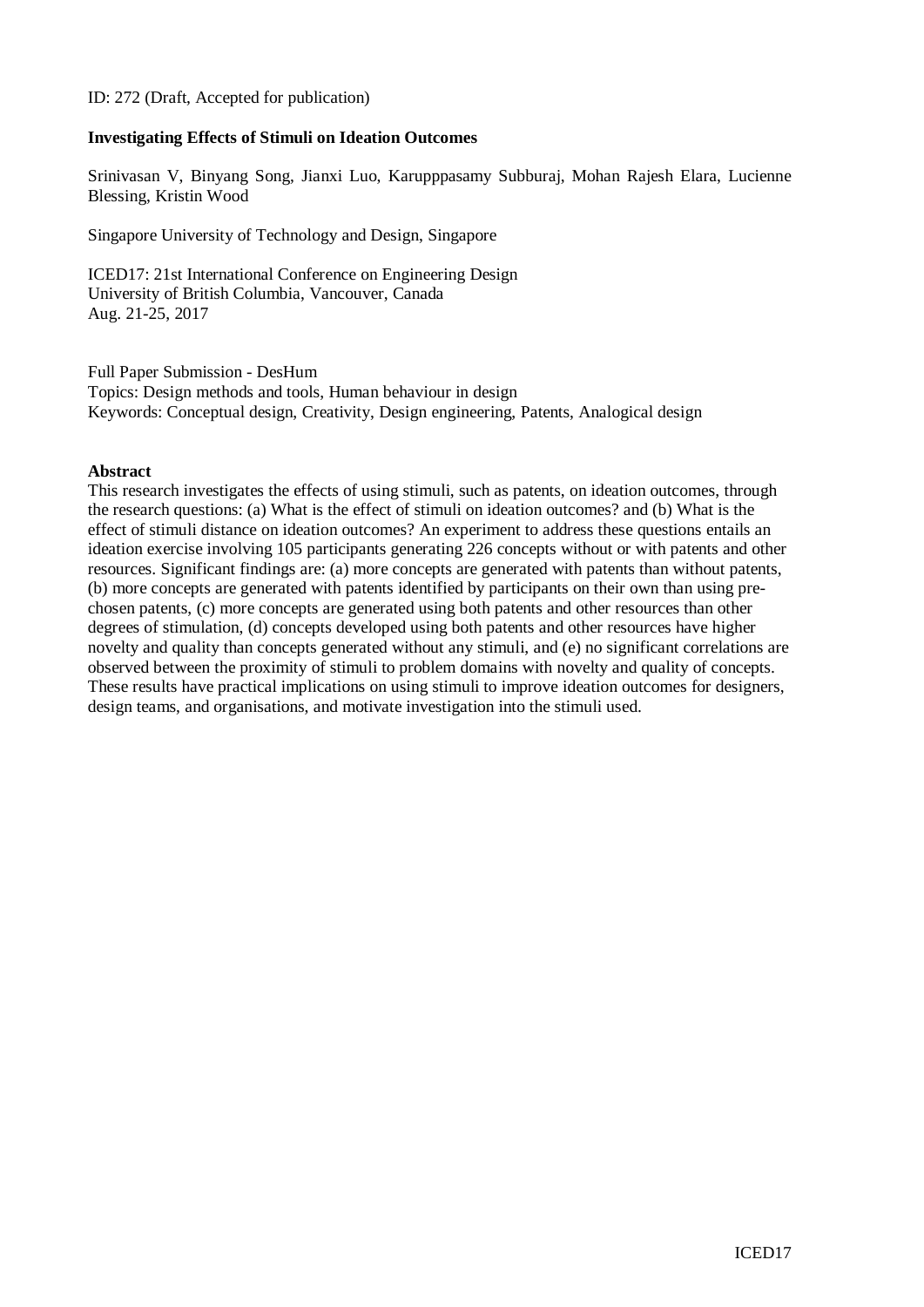# 1 INTRODUCTION

Design creativity is the ability of an agent to develop outcomes that are both novel and useful, to address a design opportunity (Sarkar and Chakrabarti, 2011). Conceptual design – an early design phase in which solution principles are developed – is important for several reasons: a successful final solution is likely to originate by exploring a variety of solution principles rather than focusing on details (Pahl *et al.*, 2007), allows greater scope for creativity because it is easier to make changes that are less expensive but have greater impacts than the downstream phases (French, 1988), etc. Several methodical aids to foster creativity during concept generation have been proposed. One among these is to provide stimuli to identify analogies from them for generating concepts and is considered one of the potent and useful methods (Chakrabarti *et al.*, 2005; Chan *et al.*, 2011). On one hand, stimuli can benefit concept generation to help develop multiple, creative solutions, enhance novelty, inhibit fixation, etc. (Qian and Gero, 1996; Goel, 1997; Linsey *et al.*, 2010; Chan *et al.*, 2011), but, on the other hand, they can also cause bias and fixation (Jansson and Smith, 1991). Therefore, stimuli need to be methodically chosen before using them.

Patents have been explored as sources of stimuli for engineering design. Patent documents contain technical descriptions of products or processes which are both novel and functional, from various domains. In engineering design, patent databases have been used for the study of current technologies, forecast of future technologies, generation of new solutions, representation and modelling of technologies, etc. (Fantoni *et al.*, 2013; Fu *et al.*, 2014; Murphy *et al.*, 2014). Although descriptions in patents are detailed and precise, inventors tend to hide more than disclose information in these descriptions (Fantoni *et al.*, 2013). Consequently, these descriptions are not amenable to explain the working of products and processes. Therefore, questions relating to whether or not patents can be used as stimuli, and what patents can or cannot be used to improve concept generation persist.

The broad objectives of this research are: (a) to validate the efficacy of using patents, identified in different scenarios, as stimuli for concept generation, and (b) through this validation to identify avenues for developing methods and tools for searching and identifying relevant patents from several millions of patents in patent database for effective inspiration. The research in this paper examines the effects of using patents – sourced from technology fields located at different distances from the domain of a design problem – as stimuli for ideation on attributes of ideation outcomes.

# 2 LITERATURE REVIEW AND RESEARCH QUESTIONS

In this section, relevant literature is reviewed and detailed research questions are posed.

# **2.1 Analogical Design**

Analogies are defined as similarities between seemingly unrelated objects in one or more aspects. Analogical design is the transfer of analogical information from objects in the source domain to objects in the target domain, to solve problems in the target domain (Qian and Gero, 1996; Goel, 1997; Hey *et al.*, 2008). Researchers have explored various aspects of analogical design. However, to fit the scope of this research, only those that use patents as stimuli for ideation are reviewed here.

Chan *et al*. (2011) investigated empirically the effects of analogical distance (near vs. far), analogical commonness (more- vs. less-common), and the modality of stimuli representation (text vs. image) on various ideation metrics (extent of transfer of features from stimuli, breadth of search, quantity, quality, and novelty of outcomes), using patent stimuli from the US patent database. Chan *et al*. found that far-field analogies help develop concepts of higher novelty, higher variability in quality, greater solution transfer but fewer concepts than near-field analogies.

Fu *et al*. (2013a) developed a computational technique to quantify the similarities of functional and surface contents with the intent to automatically identify patents at different analogical distances, to be potentially used as stimuli for engineering design ideation. The tool generated Bayesian networks of patents based on functional and surface similarities (function and surface features correspond to verbs and nouns, respectively). In addition, several sub-clusters were also manually created within the networks based on similarity of functional and surface contents.

Fu *et al*. (2013b) conducted a design experiment to study the effect of analogical distance on the performance of concept generation using 45 patents from the US patent database as stimuli. The patents are structured into "near" and "far" based on latent semantic analysis and a Bayesian-based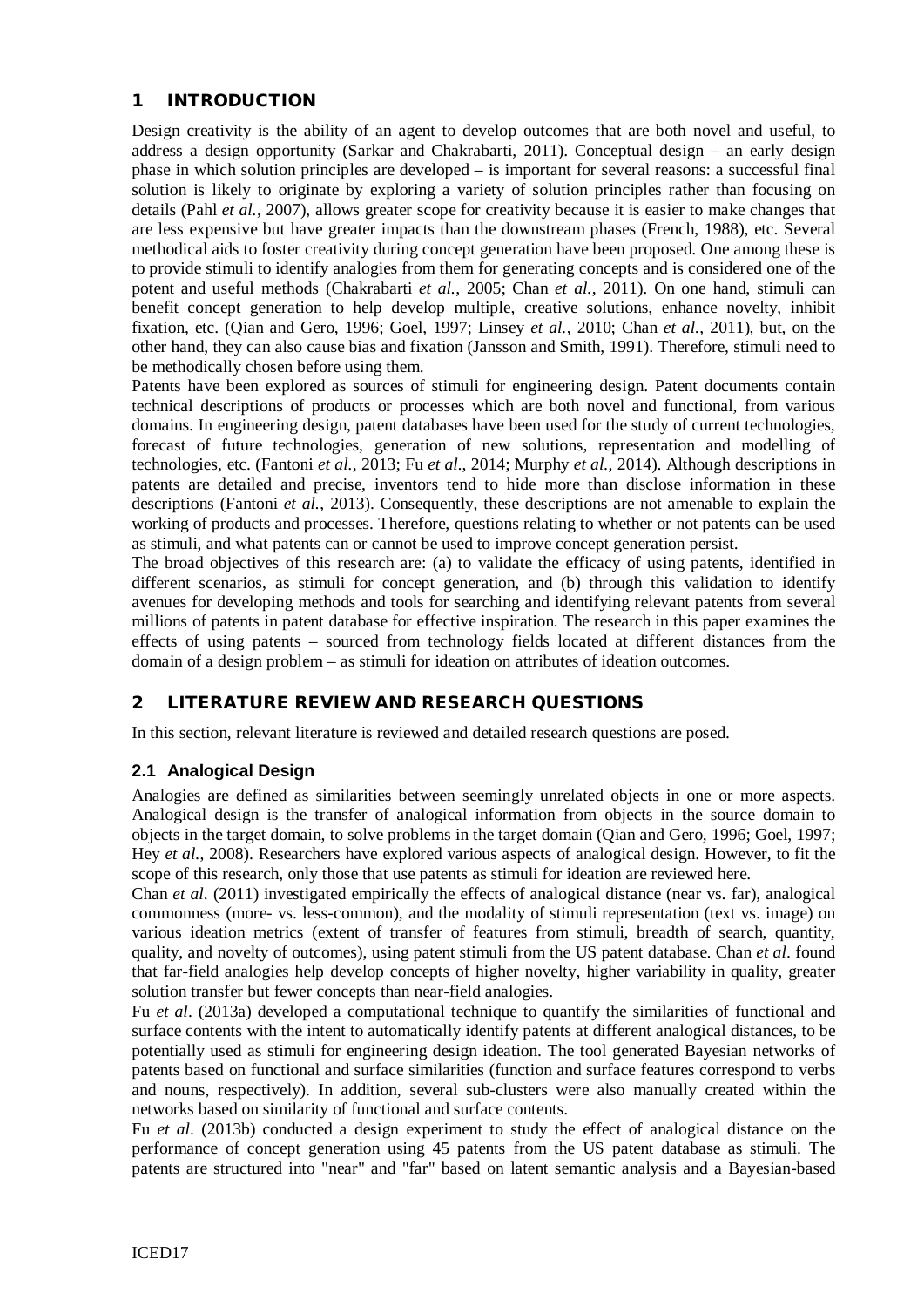algorithm. Fu et al. found that far analogies helped generate concepts of lower novelty and quality than concepts generated using near analogies and no analogies.

Murphy *et al*. (2014) developed a methodology to systematically search and identify functional analogies from the US patent database. The methodology broadly comprises the following steps: (a) process patents to identify a vocabulary of functions, (b) define a set of functions in patents comprising 8 primary, 74 secondary and 1618 correspondent functions, (c) index patents using the functional set to create a vector representation of the patent database, (d) develop tools for query and estimate relevance of patents to query, and (e) retrieve and display patents relevant to query. The methodology is tested by applying it to two cases to identify functionally similar analogies.

Fu *et al*. (2014) proposed a methodology to support designers to search and identify functional analogies extracted from the US patent database, and tested its effectiveness in terms of novelty and quantity of solutions. The methodology is intended to systematically search and identify functional analogies, and subsequently, to use these to develop innovative concepts. The experiment involved a control group which did not use any analogies, and three experimental groups which used analogies for supporting various levels of functions. Between the different groups the following were observed: no significant difference in the quantity of solutions and the experimental group with all functions supported developed solutions of higher novelty than the control group.

### **2.2 Summary and Research Question**

Many researchers used patents as stimuli to improve ideation. While there exists clear evidence that the use of patents is beneficial, but the studies are based on small samples of stimuli. These small samples may not be representative of the possible space of stimuli that could be used to improve ideation. Moreover, the findings in literature have not been consistent across studies for various reasons, including the lack of a common frame of reference with which to compare. Due to these inconsistent findings, it would be hard to predict the effects of using patents as stimuli and thus, create blockades in using patents. Therefore, the research pursued here seeks to validate the efficacy of using patents as stimuli for concept generation, through the specific research question: What is the effect of using patents as stimuli on novelty and quality of concepts?

# 3 RESEARCH METHODOLOGY

In this section the research approach, including the design exercise and data analysis, is described.

# **3.1 Design Exercise**

Data from an ideation exercise of the course 30.007 Engineering Design and Project Engineering at the Singapore University of Technology & Design (SUTD) is used for this research. This course is intended for students in the Engineering Product Development Pillar (https://epd.sutd.edu.sg/) for holistic understanding and competency in engineering design. This ideation exercise is a part of a design project which runs throughout the course. The objective in this project for each team is to conceive, design and develop a spherical rolling robot for system requirements of their choosing, and fabricate and demonstrate a working prototype. This objective is deliberately kept open-ended to provide design teams the flexibility to develop concepts and a working prototype for an innovative application of their own choice. Here, a concept is defined as an overall solution, which can comprise multiple sub-functions and sub-systems. 105 participant designers are divided into 21 teams comprising 4-6 members in each team. These designers have undertaken several design courses and structured design projects prior to this project. The overall approach followed by the participants is illustrated in [Figure 1.](#page-3-0) Concept generation is an individual activity and data from this phase is used in this research.

To explore the effects of patents as stimuli, the research team prepared two sets of patents for the participants to read and identify stimuli. The most cited US patent from each of the 121 3-digit patent technology classes, defined by the International Patent Classification (IPC) system, is provided. The forward citation count of a patent is highly correlated to its realised value or importance (Trajtenberg, 1990; Hall et al., 2005). These 121 patents comprise the first set (Most Cited category). In addition, a random patent – identified using a random number generator – is also provided from each of the 121 3-digit IPC patent technology classes. These 121 random patents constitute the second set (Random category). The patents from the Most Cited and Random categories provide the basic coverage of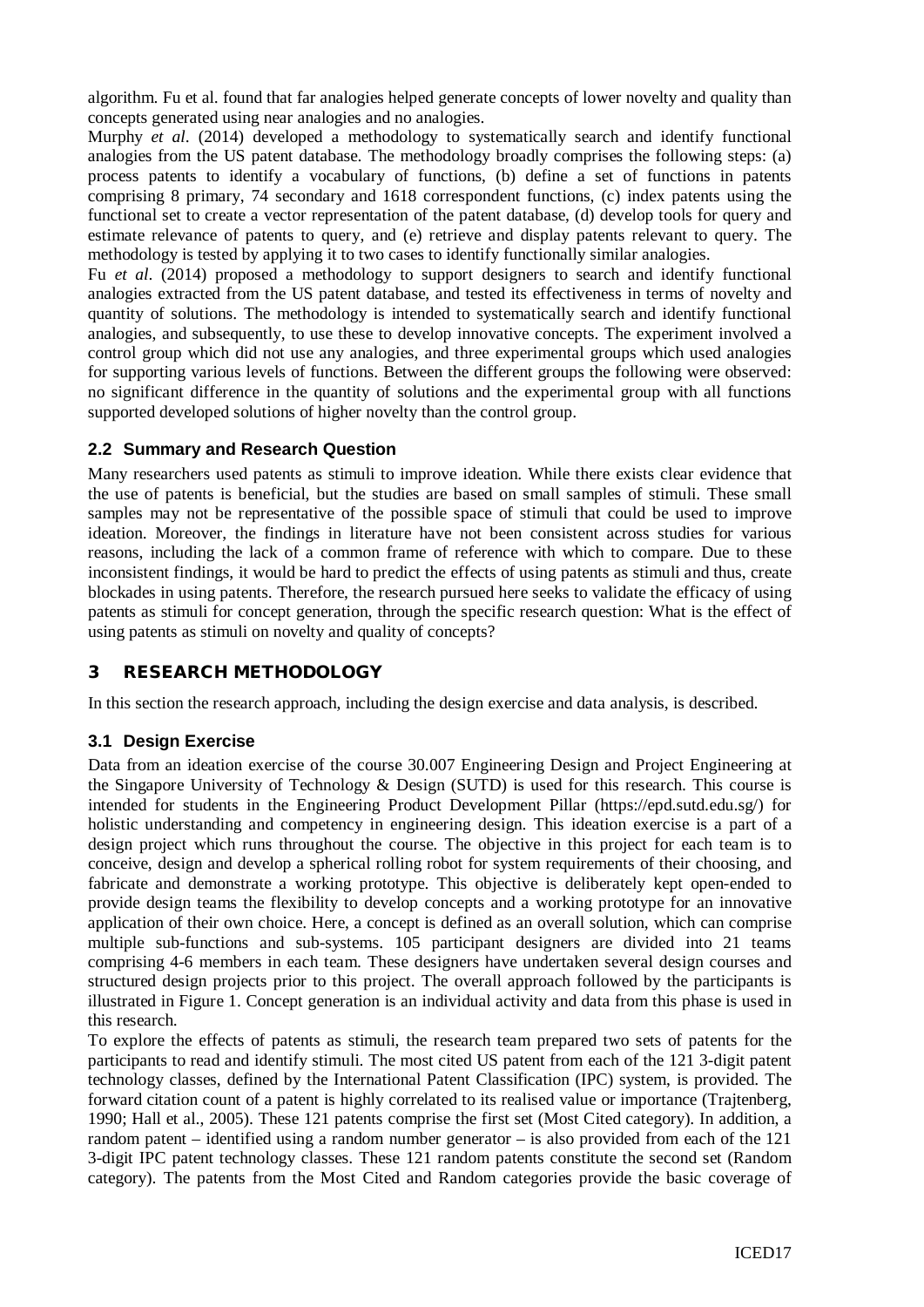patents from all the technology classes in the total technology space. These patents are located at various distances from the field of spherical rolling robots.



<span id="page-3-0"></span>*Figure 1: Design and development stage-gate process with timeline delineating team and individual activities*

Figure 2 is a network representation of the technology space (Alstott *et al.*, 2016). This network comprises all the 121 patent technology classes, represented as nodes, excluding several undefined patent classes, in the IPC system. More than 4 million US patents issued between 1976-2010 can be located within the different classes of the technology space based on their classification. The size of each node is proportional to the number of patents in that node. Each node is positioned based on its knowledge proximity to other nodes. Knowledge proximity between different technology fields (operationalised by patent classes here) can be calculated using various metrics with the information of patent citations or classifications such as Jaccard index, cosine similarity, co-occurrence, etc. (Alstott *et al.*, 2016; Yan and Luo, 2016). For the network in Figure 2, knowledge proximity is calculated using Jaccard index, recommended by Yan and Luo (2016) as a superior choice, because the network based on Jaccard index is most correlated with the maps based on other knowledge proximity measures and thus, the most representative of the alternative measures. Jaccard index is the ratio of the shared references of patents in a pair of classes over the total number of unique references of patents in both these classes. The index is higher when patents in both classes share more references, indicating higher knowledge proximity between the technology fields they represent.

If design process in two fields requires distant or distinct scientific and design knowledge, i.e., low knowledge proximity, designers in one field may find it difficult to understand or design using knowledge and technologies from the other field (Luo, 2015). Prior patent data analysis has statistically shown that inventors are more likely to succeed in filing patents in proximate fields in the space (Alstott et al., 2016; Triulzi *et al.*, 2016). The thickness of links connecting a pair of technology classes, i.e., nodes, is proportional to the knowledge proximity between them. Though almost all the nodes are connected in the technology space network, only the strongest 120 links that connect all the 121 nodes are shown, i.e., a maximal spanning tree (Yan and Luo, 2017). Figure 2 also shows the two technology classes in which most patents related to spherical rolling robots are identified: A63 (Sports and amusements) and B62 (Land vehicles). These are considered the home or design problem domains for spherical rolling robots. The patents in the Most Cited and Random categories in the 121 technology classes are located at different knowledge distance from the home domains.

For each team comprising 4-6 members: (a) 1-2 participants are provided no stimuli (control condition), (b) 1-2 participants are provided with the most cited patent documents from each of the 121 technology classes of the technology network (forward citation group; experimental condition), and (c) the remaining participants are provided with 121 randomly chosen patents, one from each of the 121 technology classes of the technology network (random group; experimental condition). The participants in the experimental groups are provided with the title, abstract and images of these 242 patent documents. If the participants find these contents relevant and inspirational to their design problem, they are expected to read the sections on technical description of the patents in more detail for specific design concept stimulation. In addition to the given 242 patents, all the participants are also allowed to use other resources (such as the internet, books, databases, etc.).

The participants are instructed to generate functional and novel concepts, but not maximise the number of concepts generated. The participants are asked to sketch concepts with annotations and briefly explain how they work. In addition, the participants must also document the following: patents used, other resources accessed, and how stimuli are transformed into concepts. The participants are given a week to generate concepts. A consent form for approval is collected from all the participants. A preand a post-ideation survey is conducted to collect information relating to age, gender, academic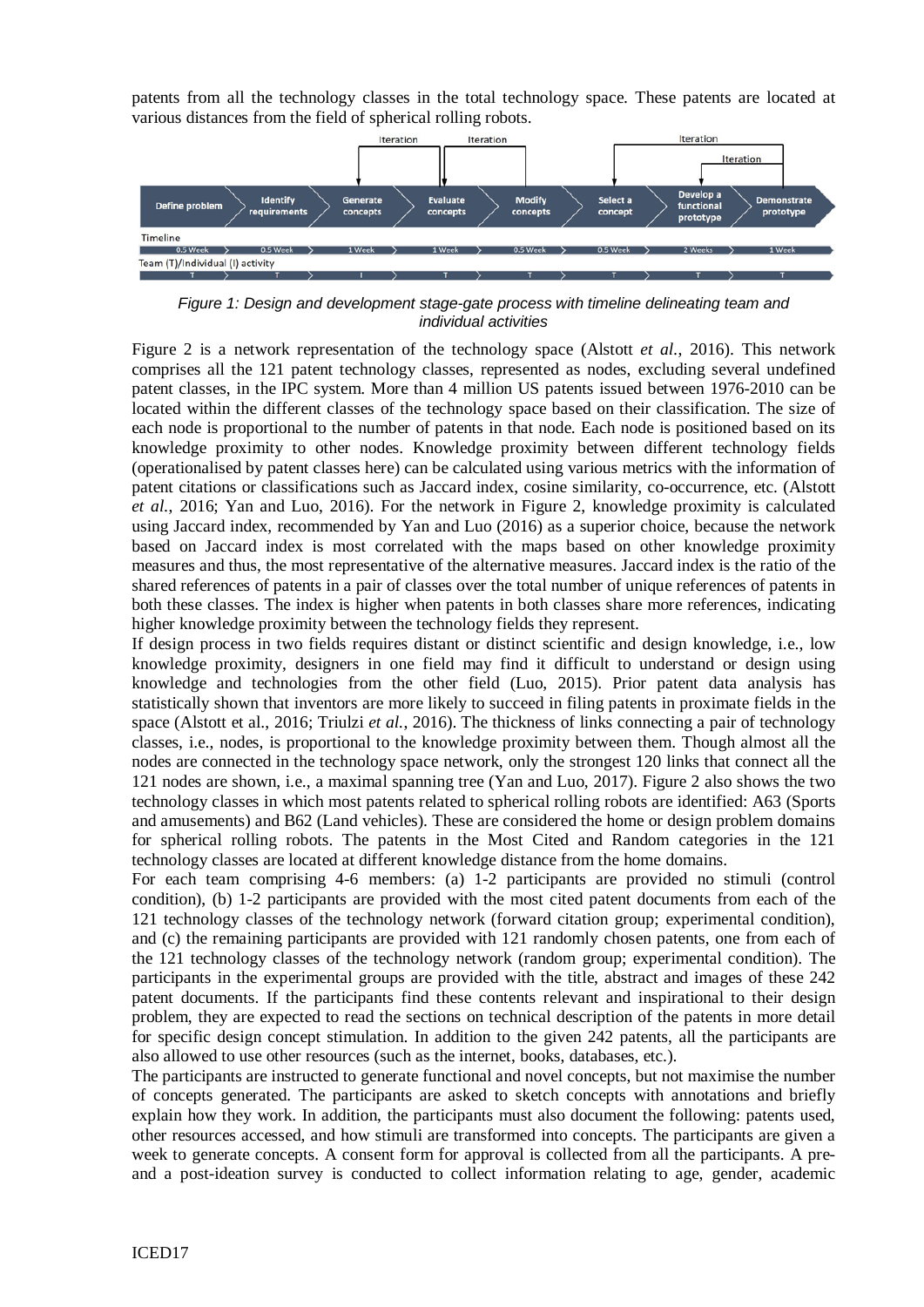background, nationality, and other demographic data of the participants, to understand their experience of using patents a priori and posteriori to this exercise, the effects of their usage, and other related factors.



*Figure 2: Technology space network comprising 121 IPC technology classes* 

# **3.2 Data Analysis**

In literature, various metrics have been proposed to assess the performance of ideation, in terms of the attributes of the design outcomes of ideation, such as quantity, quality, novelty, variety, usefulness, feasibility, similarity, etc. (McAdams and Wood, 2002; Shah et al., 2003; Sarkar and Chakrabarti, 2011). In this research, we use novelty and quality to assess the effect of using patents. From the documentation, the stimuli used to generate concepts are identified and, novelty and quality of generated concepts assessed using the sketches and annotations of concepts as described henceforth. One of the authors, an expert with extensive knowledge of prior art in robotics and spherical robots, rated novelty of concepts on a 4-point scale (0-3), corresponding to no, low, medium and high novelty. Quality of a solution is a measure of the fulfilment of requirements. To assess quality, three abstraction levels, namely functional-, physical principle- and structural-levels are considered. Quality of concepts is assessed using:  $Q = 0.5 \times f + 0.3 \times w + 0.2 \times s$ , where Q is the overall quality of a concept, f is a measure of the degree of fulfilment of the identified requirements by the functions in the concept, w is the degree of fulfilment of the identified functions by the working principles in the concept and s is the degree of fulfilment of the physical principles by the components and their relations in the concept. Higher abstraction levels are the basis for building the lower abstraction levels, and so, weighting factors of 0.5, 0.3 and 0.2 are used corresponding to the function-, working principle- and structure-levels, respectively. f, w and s are assessed by the first author using a 3-point scale (0-2), corresponding to no, partial and complete fulfilment. So, the overall quality of a concept will also vary between 0 and 2. An inter-rater reliability test is conducted using two raters (second and third authors) for 20 concepts. After two rounds of iterations involving analysing, settling and reconciling differences (reaching Cohen's Kappa ratio of 0.86), the learning from these iterations is used to rate the quality of the remaining concepts. The overall quality is calculated using the f, w and s scores for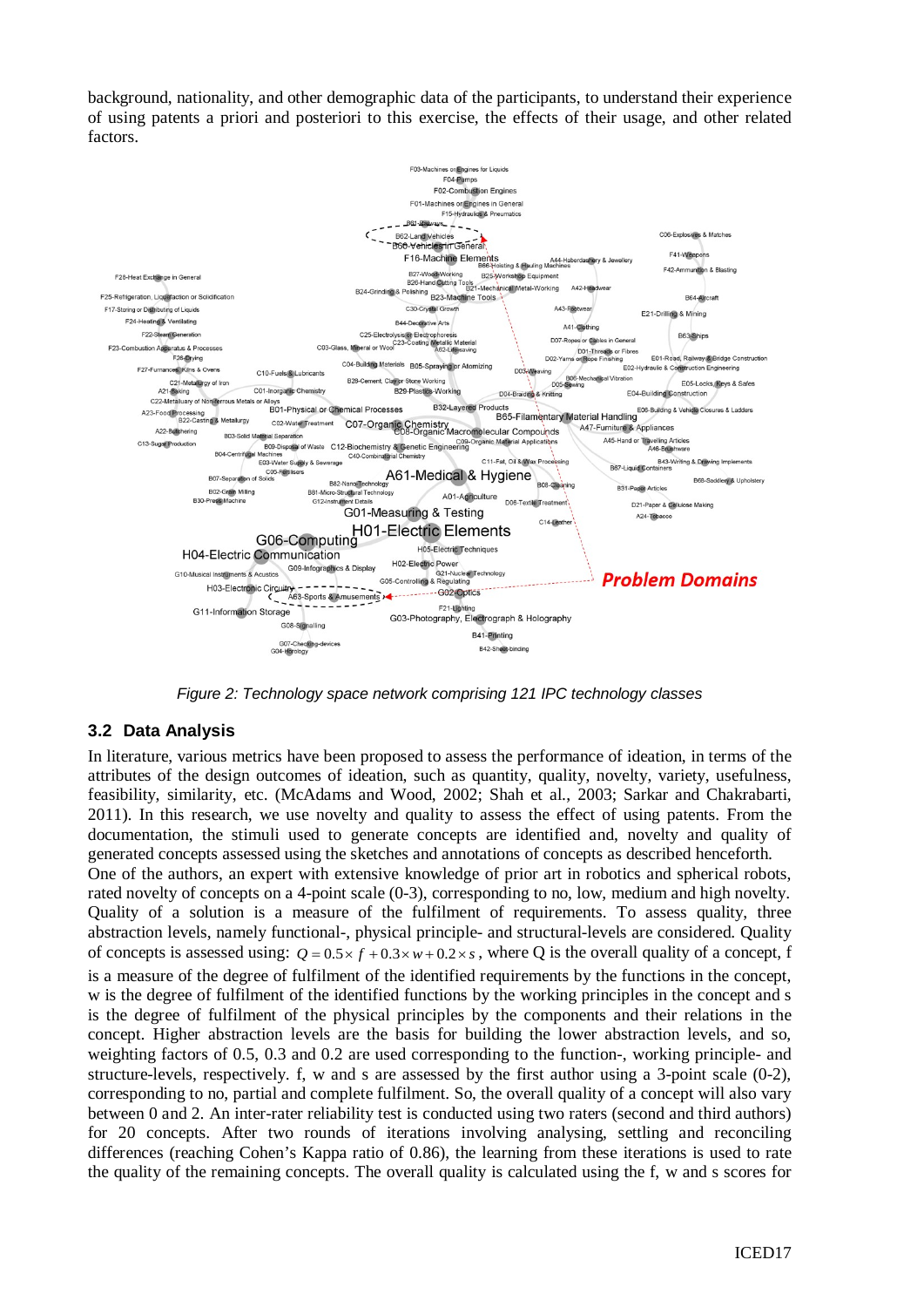each concept. The frequency distribution of the generated concepts over their quality scores has three distinct zones:  $Q \le 1.2$ ,  $1.2 < Q < 1.7$ , and  $Q \ge 1.7$ . These zones are categorized as low-, medium- and high-quality grades.

# 4 FINDINGS

A total of 226 distinct, system-level concepts are generated by 105 participants, each of who generated at least one system-level concept. Note that these concepts are at system-level and therefore, comprise many sub-functions and sub-systems. *138 concepts (~61%) are generated with patents as stimuli and 88 concepts (~39%) without patents* (see [Figure 3\)](#page-5-0). The groups "without patents" and "with patents" are treated as the control and experimental groups, respectively, to study the effects of using patents as stimuli.

As mentioned earlier, the participants are also allowed to access other resources, which can serve as stimuli, in addition to the given patents. Consequently, various degrees of stimulation are used to generate concepts, namely: (a) without any stimuli, (b) with other resources only, (c) with patents only, and (d) with patents and other resources. Note that the groups (a) and (b) constitute the concepts generated without patents, and the groups (c) and (d) constitute the concepts generated with patents. The distribution of concepts generated under various degrees of stimulation is shown in [Figure 4.](#page-5-1) *More than a half of these concepts (115 concepts, ~51%) are generated with combined stimulation of patents and other resources. Other resources play a significant role in the concept generation, either individually (78 concepts, ~35%) or in combination with patents (115 concepts, ~51%).* Only a small portion (23 concepts, ~10%) of the concepts are generated using patents only and a smaller portion (10 concepts, ~4%) developed without any stimuli.



<span id="page-5-1"></span><span id="page-5-0"></span>With the flexibility to access other resources, for stimulation, the designers also identify patents on their own, in addition to the given patents. This constitutes the "Own" category in addition to the given "Most Cited" and "Random" categories. The participant designers also use multiple patents from more than one category as stimuli. The distribution of concepts generated using the various categories of patents is shown in [Figure 5.](#page-6-0) *A majority of the concepts (87, ~63%) are generated using patents from the Own category, either individually (67 concepts, ~49%) or in combination with other categories of patents (20 concepts, ~15%).* Only a small portion of the concepts are generated with stimulation using the given patents from the Most Cited  $(27 \text{ concepts}, \sim 20\%)$  and Random categories  $(24$  concepts,  $\sim$ 17%).

Figures 6 and 7 show the average novelty of concepts generated: (i) without and with patents, and (ii) using various degrees of stimulation, respectively. The vertical error bars show the standard errors. No significant difference (2-tail t-test:  $t=$ -1.03,  $p=0.31$ ) is observed between the average novelty of concepts generated without and with patents (see [Figure 6\)](#page-6-1). However, *the average novelty of concepts generated using a combination of patents and other resources is significantly higher* (2-tail t-test: t=- 2.12, p=0.04) *than those generated without any stimuli* (see [Figure 7\)](#page-6-2). The average novelty of concepts generated using: (a) other resources only and (b) patents only are also significantly higher than the average novelty of concepts generated without any stimuli (2-tail t-test:  $t = -2.08$ ,  $p = 0.04$  and 1-tail t-test: t=-1.42; p=0.08, respectively). No significant differences in average novelty are observed between the other degrees of stimulation. In summary, *average novelty of concepts is higher when stimuli (patents, other resources or their combination) are used in comparison to no stimuli*.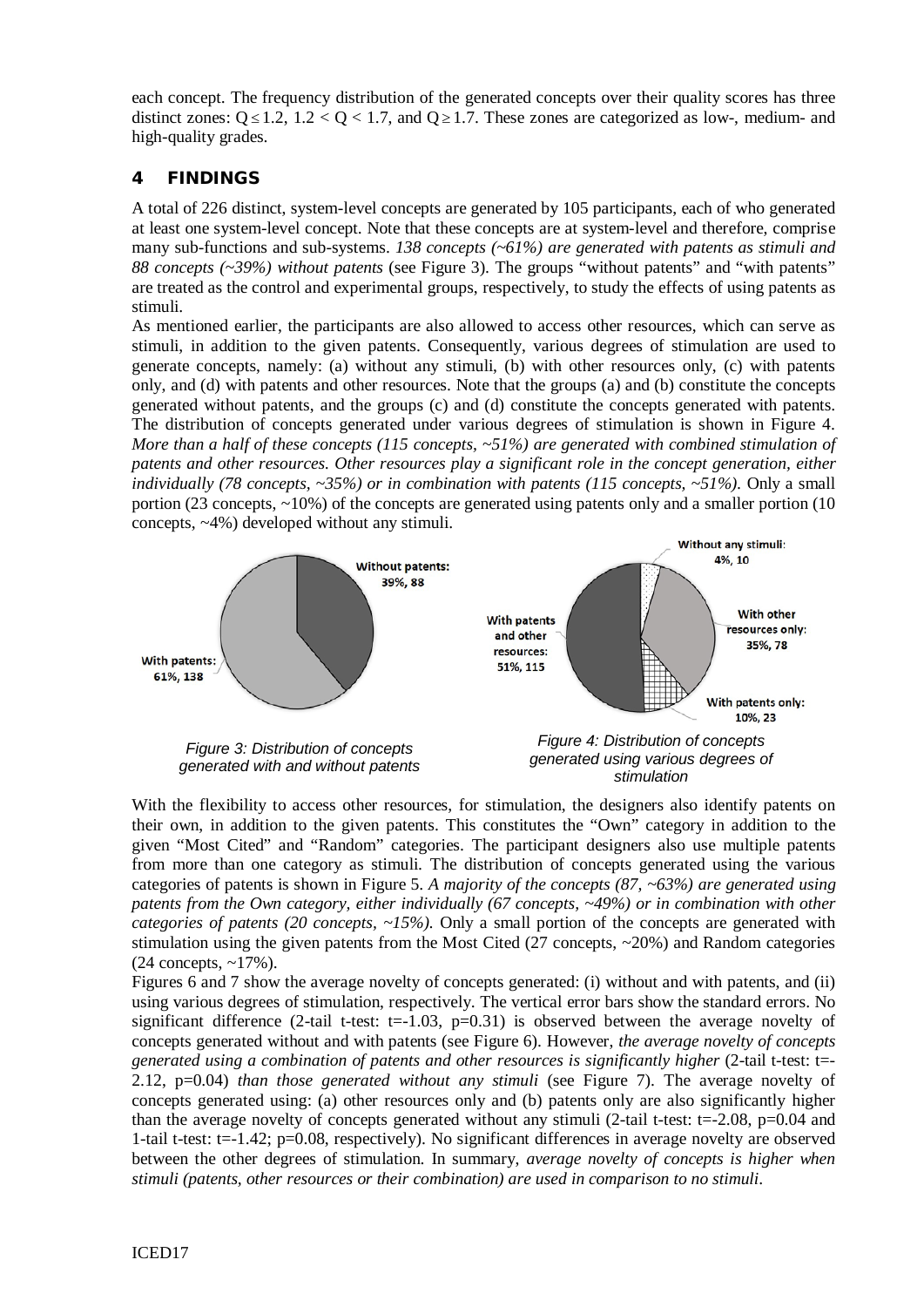

*Figure 5: Distribution of concepts developed using various (combinations of) patent categories*

<span id="page-6-0"></span>

<span id="page-6-2"></span><span id="page-6-1"></span>[Figure 8](#page-7-0) and [Figure 9](#page-7-1) show the average quality of concepts developed: (i) without and with patents, and (ii) with various degrees of stimulation, respectively. *The average quality of concepts generated with patents is significantly higher than the average quality of concepts generated without patents (2 tail t-test:*  $t = -4.61$ ,  $p < 0.00001$  (see Figure 8). The differences between the average quality of concepts generated using the various degrees of stimulation are also significant (ANOVA: fratio=9.00,  $p<0.01$ ) (see Figure 9). The average quality of concepts generated with patents and other resources is significantly higher than the average quality of concepts generated without any stimuli (2 tail t-test: t=-3.86, p=0.0002) and the concepts generated with other resources only (2-tail t-test: t=- 3.89, p=0.0001). The average quality of concepts generated with patents only is significantly higher than the average quality of concepts generated without any stimuli (2-tail t-test: t=-3.13, p=0.0038). The average quality of concepts generated with other resources only is significantly higher than those generated without any stimuli (2-tail t-test:  $t=-2.34$ ,  $p=0.02$ ) and with patents only (2-tail t-test:  $t=1.95$ , p=0.05). No significant difference is observed in the average quality between concepts generated with patents and other resources and those developed with patents only. In brief, *using stimuli (patents, other resources or their combination) helps generate concepts of higher quality than concepts generated using no stimuli; using patents with other resources helps generate concepts of higher quality in comparison to concepts developed with other resources only*.

# 5 DISCUSSION

The following are the important findings in this research: (a) no significant difference in average novelty between concepts generated without and with patents, (b) concepts generated with patents have higher average quality than those generated without patents, and (c) concepts generated with stimuli (patents, other resources and their combination) have higher average novelty and average quality than those generated without any stimuli.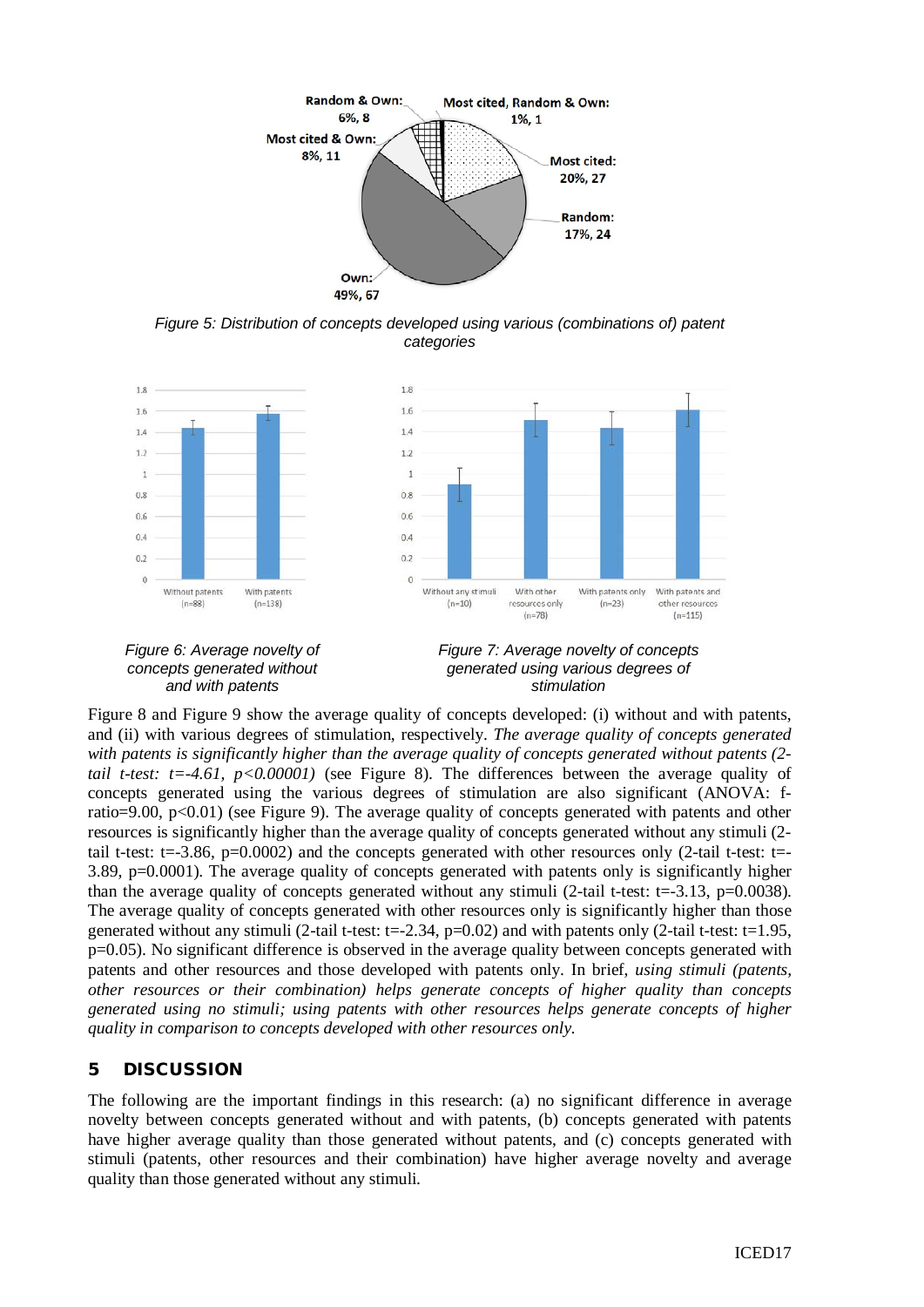

<span id="page-7-0"></span>*Figure 8: Average quality of concepts generated without and with patents*



<span id="page-7-1"></span>*Figure 9: Average quality of concepts generated using various degrees of stimulation*

### **5.1 Significance of findings**

The average novelty of concepts generated with patents is not significantly different from the average novelty of concepts generated without patents. However, the patents used in this study helped identify and create certain attributes in concepts, which may not have been possible without the use of patents. Potentially, these attributes may have generated novelty, and this novelty is comparable to the novelty of concepts generated without patents. Therefore, by generating concepts, without patents and then with patents, can potentially widen and enhance novelty of the conceptual space. The average novelty of concepts generated with stimuli (patents, other resources or their combination) is higher than the average novelty of concepts generated without any stimuli. Therefore, it can be ascertained that stimuli helps identify and create attributes, which contribute to the novelty of concepts.

The average quality of concepts generated with patents is higher than the average quality of concepts generated without patents. It is likely that the patents helped create features and thereby, contributing to higher quality. This is also seen with the average quality of concepts generated using the various degrees of stimulation; concepts generated using both patents and other resources yield higher quality than concepts generated using either patents only or other resources only.

Existing research that uses patents for stimulating concept generation, uses small samples of stimuli, which may not be representative of the space of the stimuli that can be used. The concept generation exercise in this research is designed to overcome this issue. From each of the 121 technology classes that span the technology space, 1 most cited patent and 1 random patent are chosen, totalling 121 patents each in the Most Cited and Random categories, which are given as stimuli for the concept generation of spherical rolling robots. In addition, some designers also identify patents on their own.

The broad objectives of this research are: (a) to validate the efficacy of using patents as stimuli to support ideation and (b) through this validation, to identify avenues for developing methods and tools to search and identify patents to be used as stimuli. The research pursued in this paper is a step towards these broad objectives, where 242 patents – 121 each in the Most Cited and Random categories – are identified from the Technology Space Map and given to the participant designers to be used as stimuli for generating alternative concepts for spherical rolling robots. In addition to the given patents, some participant designers identified many patents on their own and some others used other resources as stimuli for generating concepts. The influence of using patents from the Own category and Other Resources on the generated concepts is significant. Browsing through the given patents within a week to identify relevant stimuli from them may have been cumbersome. Therefore, a searchand-retrieve interface through which millions of patents could be searched using related keywords, relevant patents retrieved and ranked in the order of their appropriateness to the keywords, would be useful. These keywords could be linked to function, behaviour, structure or other attributes of products or processes in patents. Presumably, this interface could reduce the effort on designers' side to identify analogous stimuli for their design problem. Fu et al. (2013) and Murphy et al. (2014) have developed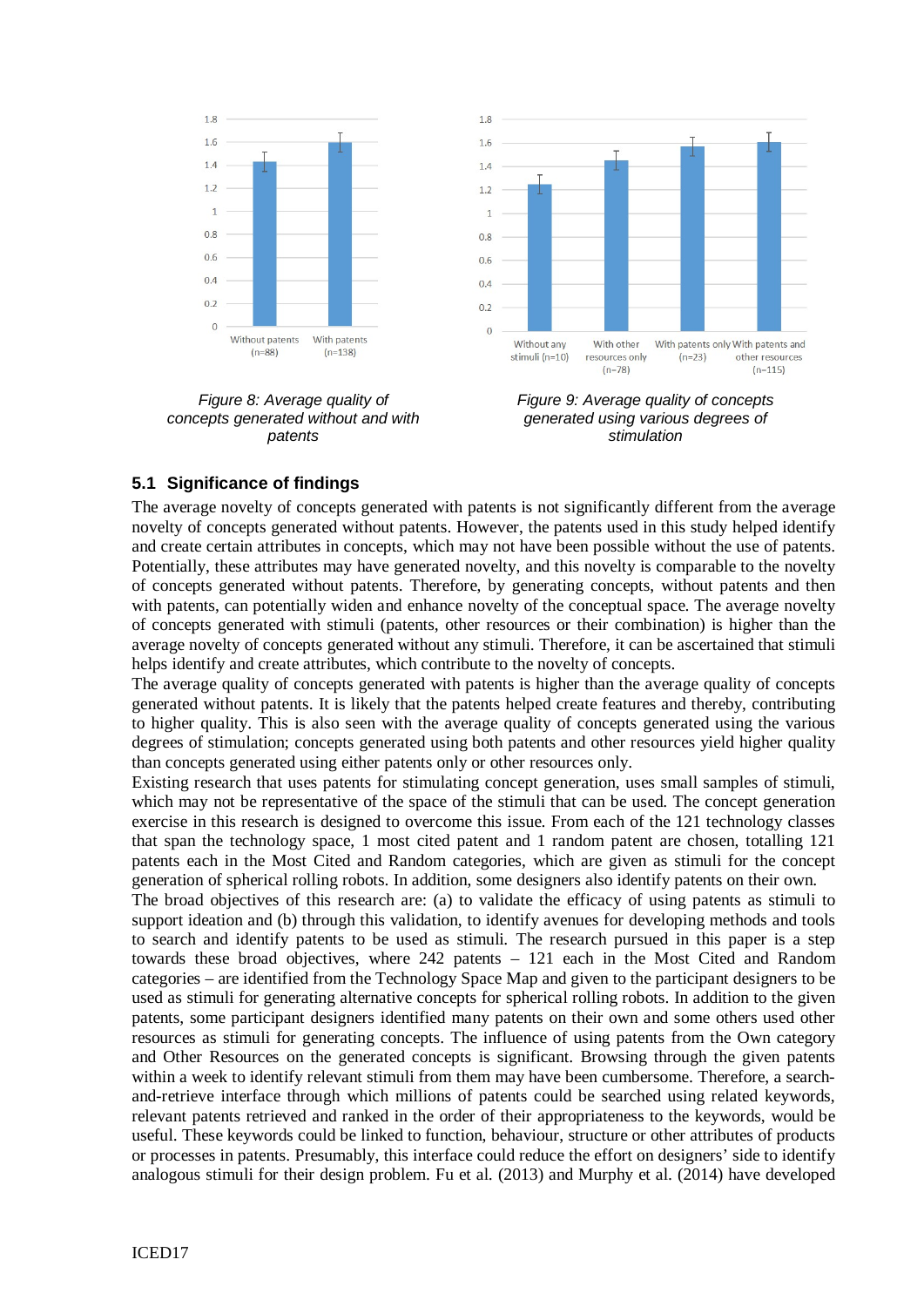computational design tools to search and identify functionally-relevant analogies from the US patent database. The other resources comprise video-, image- and text-based descriptions of products and processes in patents, to supplement the contents in patents, and these also have a significant impact on concept generation. Therefore, patents can be linked to various media of how products and processes operate, as an addendum in methods and tools based on patents to foster ideation. There are multiple benefits of using stimuli of multiple modalities (Sarkar and Chakrabarti, 2008; Chan *et al.*, 2011).

In this research, data of 226 concepts generated by 105 participants, ideating individually for 21 different problems, without or with patents and other resources as stimuli in uncontrolled conditions is used. This data spans a wide spectrum of variables. Unlike other laboratory-based controlled ideation experiments, the participants in this experiment require more domain knowledge to accomplish the tasks. From the alternative set of concepts generated by individuals within a team, one concept is chosen and modified, if necessary, then prototyped and its working demonstrated by each team. Arguably, the performance of a prototype depends on the set of alternative concepts generated earlier. The participants are graded based on their performance at the end of each phase of the development process. In addition, some of these projects are further pursued towards entrepreneurial and cocurricular activities. Therefore, the participants have adequate vested incentives to pursue this ideation exercise seriously. The validity of the findings must be considered in the context of these wide span of variables and the seriousness with which this exercise is pursued.

The path followed in this study represents a unique intersection between research and education, as the topical opportunity of spherical robots, and the related design brief of the course, come from a parallel multimillion-dollar research project at the university. This project will use data from this research.

### **5.2 Limitations**

The findings from this study have to be positioned in the context of the following caveats. Firstly, for the most cited and random categories, abstracts, figures and technical descriptions of 121 patents, one from each technology class, are given. These descriptions are often lengthy and described in a tedious and non-obvious manner. Further, browsing through the 121 patents to assimilate the information, identify relevant stimuli from them and use these for generating concepts, all within a week, may have been cumbersome for the designers. Secondly, the patents given to the designers are not directly related to the design problem, and therefore, their relevance is questionable. Thirdly, this study involved student designers pursuing their undergraduate degree with some design experience. More experienced designers process information differently and accordingly, their concepts would be influenced. However, this research does not account the effect of experience.

#### 6 SUMMARY AND CONCLUSIONS

The specific objective of this research was to examine the effects of using multiple patents that span the technology space as stimuli for ideation on attributes of ideation outcomes It was observed that: (a) the concepts generated with patents have higher quality, but not novelty, than concepts generated without any stimuli, and (b) concepts generated with various degrees of stimulation – patents, other resources and their combination – have higher novelty and quality, than concepts generated without any stimuli. Some new directions for developing methods and tools to facilitate searching and identification of relevant patents from the patent database to foster concept generation have also been determined in this research.

#### **ACKNOWLEDGEMENTS**

This work is supported by the Singapore University of Technology and Design (SUTD) and the SUTD-MIT International Design Centre (IDC, https://idc.sutd.edu.sg/). The results, opinions, and conclusions in this paper are those of the authors and do not necessarily reflect the views of sponsors.

#### **REFERENCES**

Alstott, J., Triulzi, G., Yan, B. and Luo, J. (2016) 'Mapping technology space by normalizing patent networks', Scientometrics, 110(1), 443-479. doi: 10.1007/s11192-016-2107-y.

Chakrabarti, A., Sarkar, P., Leelavathamma, B. and Nataraju, B. S. (2005) 'A functional representation for aiding biomimetic and artificial inspiration of new ideas', Artificial Intelligence for Engineering Design, Analysis and Manufacturing, 19(2), pp. 113–132. doi: 10.1017/S0890060405050109.